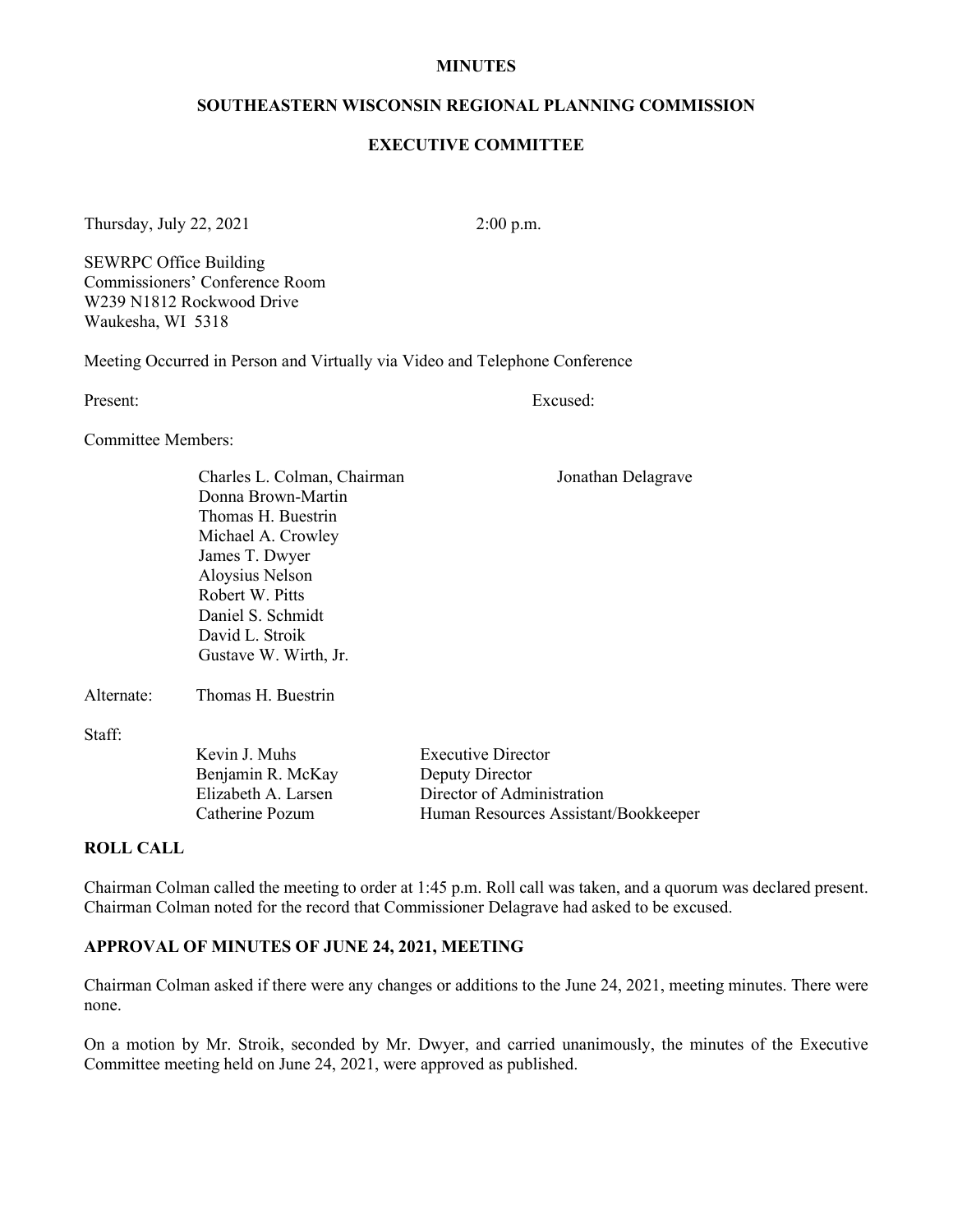# **CONSIDERATION OF ADMINISTRATIVE COMMITTEE REPORT**

Chairman Colman reported that the Administrative Committee, at its meeting held just before this Executive Committee meeting, had taken the following actions.

- 1. Reviewed and approved disbursements for financial periods: Year 2021 Nos. 13 and 14 June 7, 2021, to July 4, 2021.
- 2. Reviewed and approved the Statement of Projected Revenue and Expenditures for the period ending July 4, 2021.

There being no questions or comments, on a motion by Mr. Crowley, seconded by Mr. Pitts, and carried unanimously, the Administrative Committee report was approved.

# **CONSIDERATION OF CONTRACTS**

Chairman Colman asked Ms. Larsen to review the proposed contracts, noting that prior to the meeting, Committee members had received a report with a table listing one contract. Ms. Larsen then briefly reviewed the contract with the Committee.

Mr. Buestrin commented on the erosion at the bluff at the Virmond County Park is a result of groundwater seeping through the bluff. Mr. Muhs stated that as part of the Virmond County Park study, Commission staff will assist Ozaukee County in the evaluation of surface water drainage and groundwater at the park. In addition, this study will look at water storage options away from the bluff.

There being no additional questions or comments, on a motion by Mr. Stroik, seconded by Mr. Dwyer, and carried unanimously, the contract report was accepted, and the report was placed on file (copy of report attached to Official Minutes).

### **WORK PROGRAM REPORTS**

Chairman Colman requested that Mr. Muhs review the Work Program Progress Report. Mr. Muhs reviewed the report and noted that the report identifies key regional and selected community and county assistance efforts (copy of report attached to Official Minutes).

Chairman Colman commented on the usefulness of the information staff has provided on the invasive starry stonewort in Geneva Lake.

Mr. Dwyer commented on public access on North Lake and the relationship of the Oconomowoc River Sediment and Erosion Survey report to that long-standing discussion.

# **CONSIDERATION OF TRANSPORTATION IMPROVEMENT PROGRAM (TIP) AMENDMENTS (Resolution No. 2021-05)**

Chairman Colman asked the Commission to consider adoption of Resolution No. 2021-05, which is an amendment to the Transportation Improvement Program for Southeastern Wisconsin: 2021-2024.

Mr. Muhs presented Resolution 2021-05, amending the 2021-2024 Regional Transportation Improvement Program (TIP). Mr. Muhs stated that under the Moving Ahead for Progress in the 21st Century Act (MAP-21), a national performance management framework was established to develop uniform performance measures and target setting, creating a consistent nationwide process for monitoring the effectiveness of Federal transportation investments. As part of this framework, the Commission must amend the 2021-2024 TIP to include documentation of the expected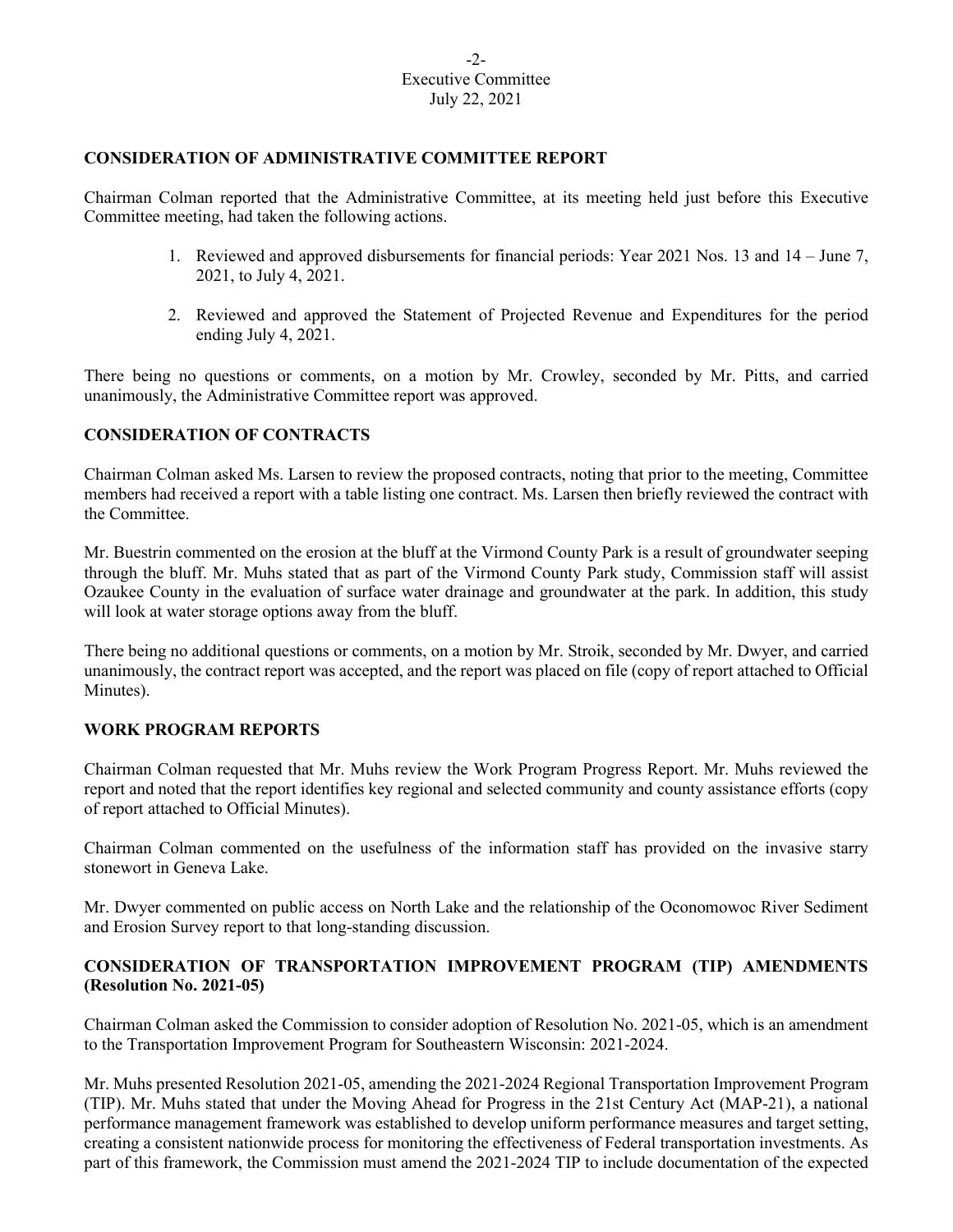#### -3- Executive Committee July 22, 2021

contribution of the transportation projects listed toward achieving the targets established for the transit safety performance measures, and towards achieving the performance goals of VISION 2050.

Chairman Colman inquired if there were accident-related incidents on the transit routes. Mr. Muhs responded that there are accident-related incidents and referenced Exhibit A and Exhibit B for further detail. Mr. Muhs also stated that the crime-related incidents are also reported.

In response to an inquiry by Mr. Stroik, Mr. Muhs stated that the non-fixed route services in the Region are shared ride taxi services.

In response to an inquiry by Ms. Brown-Martin, Mr. Muhs stated that he is unsure if the Amalgamated Transit Union was consulted by the Milwaukee County Transit System as part of the setting of the County's safety targets.

There being no additional questions or comments, on a motion by Mr. Stroik to approve Resolution No. 2021-05, seconded by Mr. Crowley, and carried by a vote on 10 ayes and 0 nays, Resolution No. 2021-05 was approved (copy of Resolution 2021-05 attached to Official Minutes).

# **CONSIDERATION OF TRANSPORTATION IMPROVEMENT PROGRAM (TIP) AMENDMENTS (Resolution No. 2021-06)**

Chairman Colman asked the Commission to consider adoption of Resolution No. 2021-06, which is an amendment to the Transportation Improvement Program for Southeastern Wisconsin: 2021-2024.

Mr. Muhs presented Resolution 2021-06, amending the 2021-2024 Regional Transportation Improvement Program (TIP). He indicated there are eight existing projects and 12 new projects to be amended into the TIP. He stated that the addition of these projects to the TIP was approved by the Commission's Advisory Committees on Transportation System Planning and Programming for the Milwaukee and Racine Urbanized Areas.

In response to an inquiry by Mr. Colman concerning the improvement of streets in Milwaukee being included in the TIP, Mr. Muhs stated that it depended on the scale of the project, type of street, and Federal and State funding. He further stated that if a roadway improvement is on an arterial or collector street and Wisconsin Department of Transportation funds are used for the improvement, that project would be listed in the TIP. If local funds are used, the project may not be listed in the TIP.

There being no additional questions or comments, on a motion by Mr. Dwyer to approve Resolution No. 2021-06, seconded by Mr. Schmidt, and carried by a vote on 10 ayes and 0 nays, Resolution No. 2021-06 was approved (copy of Resolution 2021-06 attached to Official Minutes).

## **CONSIDERATION OF CONCURRENCE WITH ADDING THE CITY OF MILWAUKEE AND AFFIRMING MILWAUKEE COUNTY, OZAUKEE COUNTY, WASHINGTON COUNTY, AND WAUKESHA COUNTY AS DESIGNATED RECIPIENTS OF FEDERAL TRANSIT ADMINISTRATION FUNDING ALLOCATED TO THE MILWAUKEE URBANIZED AREA (Resolution No. 2021-07)**

Chairman Colman asked Mr. Muhs to review with the Commission Resolution No. 2021-07, which is a concurrence with adding the City of Milwaukee and affirming Milwaukee County, Ozaukee County, Washington County, and Waukesha County as designated recipients of Federal Transit Administration (FTA) funding allocated to the Milwaukee Urbanized area.

Mr. Muhs presented Resolution 2021-07 and explained that Commission concurrence would enable the City of Milwaukee to access FTA funds related to the transit system, along with concurrence of the existing designated recipients and designation by the Governor. He explained that, currently, the Counties of Milwaukee, Ozaukee, Washington, and Waukesha are the designated recipients of FTA funding allocated to the Milwaukee urbanized